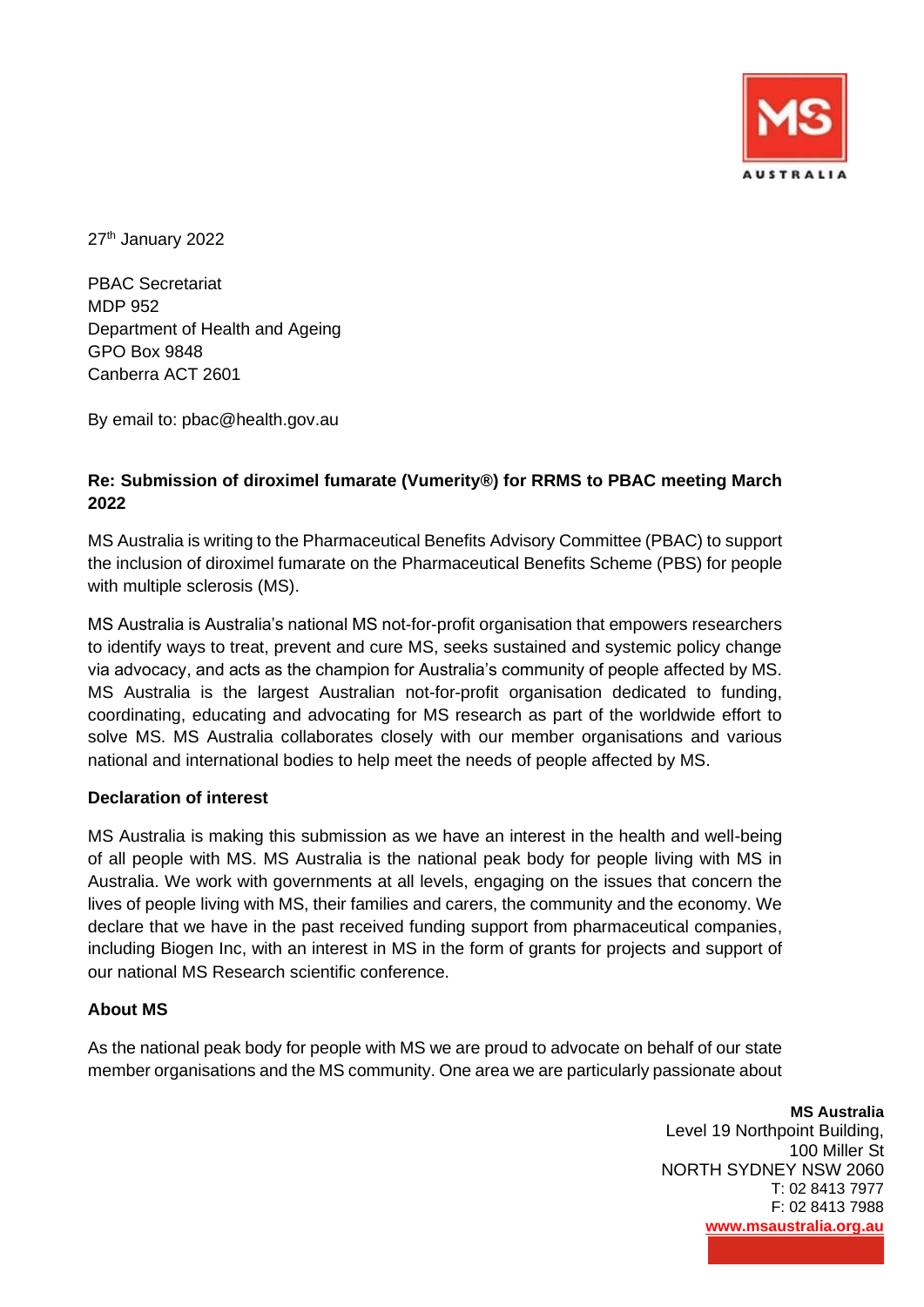is the provision of more affordable and accessible treatments that can improve the lives of people with MS.

There are currently more than 25,600 people living with MS across the country and over 7.6 million Australians know or have a loved one with this disease. MS can be particularly debilitating and has an unpredictable disease course. No two cases of MS are the same.

MS affects everyone differently and people also respond to treatments and their potential side effects differently. Life circumstances, such as family planning, career and travel, as well as other health conditions, can also greatly affect treatment options and decisions. Even geography can affect treatment choices with close access to hospitals and health professionals for treatment, administration and monitoring being a big consideration relating to some medications for people with MS living outside of major metropolitan areas. There is no one-size fits all treatment for people living with MS and to date, there is no known cure.

Relapsing-remitting form MS (RRMS) is characterised by partial or total recovery after attacks, also called exacerbations, relapses, or flares. It is the most common form of MS with about 75% of people with MS initially diagnosed with a relapsing-remitting course.

The challenges faced by people with MS can be significant and can have a devastating impact on their families and the wider community. Relapses, as part of the course of RRMS can cause short-term or long-term disability, resulting in the need for physical and/or psychological care and support, medical investigations, treatments and hospitalisation.

## **About diroximel fumarate (Vumerity®)**

Diroximel fumarate is a next-generation oral drug used for treatment of RRMS and is in the same class of MS treatment as dimethyl fumarate (Tecfidera®). Upon entering the body, diroximel fumarate is converted to the active metabolite monomethyl fumarate (MMF); this, in turn, is thought to activate a pathway to reduce oxidative stress, which in turn slows damage to myelin and the underlying nerves [https://www.vumerity.com/content/dam/commercial/vumerity/pat/en\_us/pdf/vumerityprescribing-information.pdf]. Diroximel fumarate is an oral capsule taken twice daily. Therefore, this treatment regime provides a potentially convenient option for people with relapsing remitting MS, particularly to those who are located rurally and face a geographical barrier.

The American Food and Drug Administration (FDA) has approved the use of diroximel fumarate for the treatment of relapsing forms of MS, including clinically isolated syndrome, relapsing-remitting MS (RRMS), and active secondary progressive MS (SPMS) in 2019 [\(https://www.accessdata.fda.gov/drugsatfda\\_docs/label/2019/211855s000lbl.pdf\)](https://www.accessdata.fda.gov/drugsatfda_docs/label/2019/211855s000lbl.pdf). Recently, the European Medicines Agency (EMA) approved the use of diroximel fumarate for the treatment of relapsing remitting MS.

## **Clinical trials**

In the 96-week phase III clinical trial named EVOLVE-MS-1, the interim safety and efficacy of diroximel fumarate was investigated in 696 patients with RRMS<sup>1</sup>. By week 48, the mean number of gadolinium-enhancing lesions was significantly reduced from baseline by 77%, (p<0.0001) and by 96% (p=0.0051) in newly diagnosed patients. Additionally, a larger percentage of both populations had zero gadolinium-enhancing lesions at week 48 compared with baseline.

The adjusted annualised relapse rate (ARR) was low at 0.16%. This is similar to that observed with DMF in the ESTEEM trial  $(0.18)^2$ . By week 48, 88.8% of the overall population had no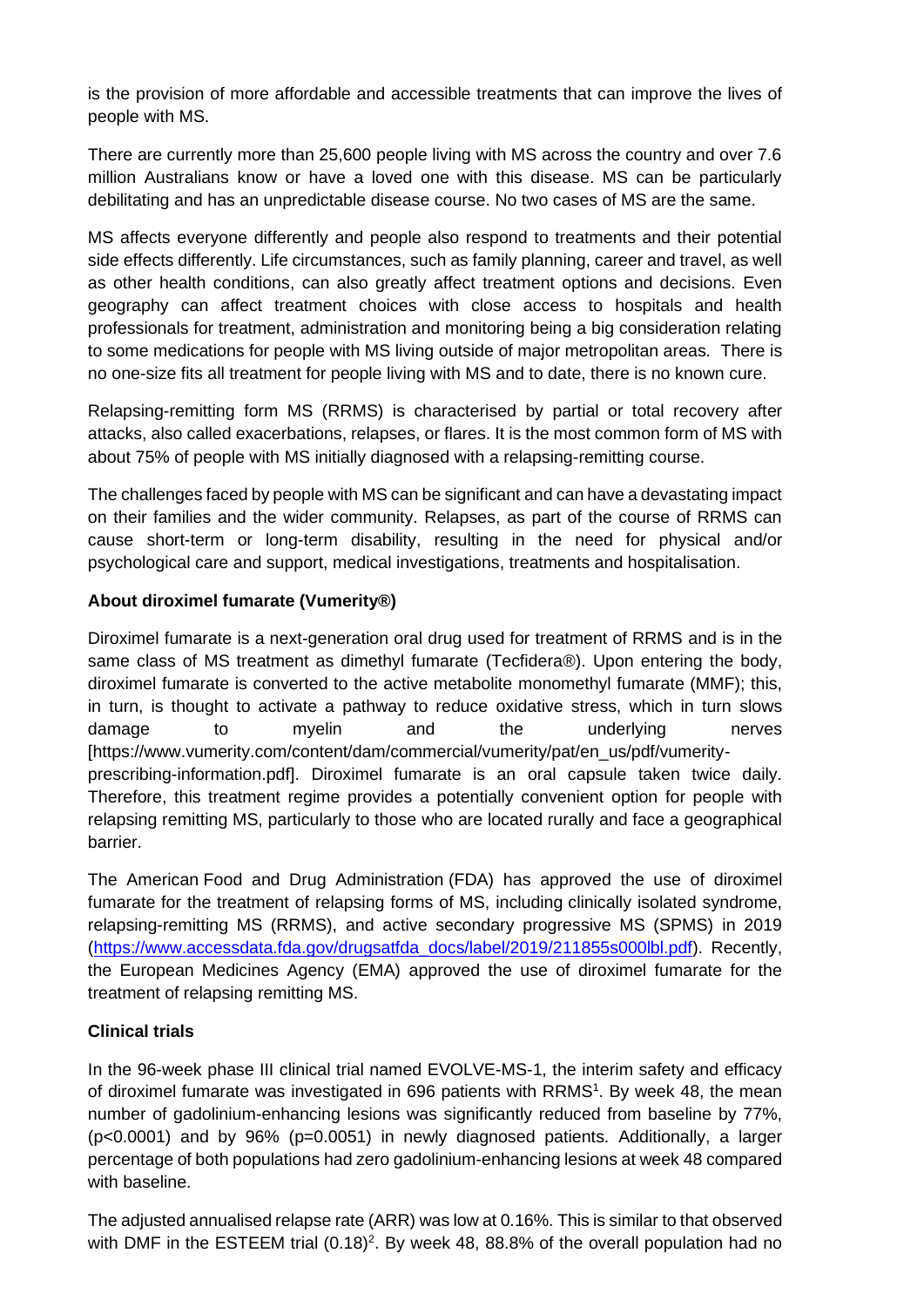relapses, 9.5% had one relapse and 0.1% had four or more. Compared to the 12 months before the study, there was a 79.5% reduction in the ARR.

Diroximel fumarate has been shown to be largely well-tolerated by people with MS. Like dimethyl fumarate, there was a decline in lymphocytes over the first year of treatment followed by stabilisation. Gastrointestinal (GI) events are one of the most reported adverse events within the first 1-2 months of dimethyl fumarate treatment, which has led to treatment discontinuation in up to 20% patients<sup>1</sup>. The EVOLVE-MS-1 clinical trial reported lower than expected rates of GI events, with most GI events being mild to moderate, leading to a discontinuation in 0.7% patients at the time of publication.

In the phase III clinical trial named EVOLVE-MS-2, the GI tolerability was compared between dimethyl fumarate and diroximel fumarate over 5 weeks in patients with RRMS using two selfadministered GI symptoms scales<sup>3</sup>. Patients in the diroximel fumarate arm experienced 46% less days with an Individual Gastrointestinal Symptom and Impact Scale (IGISIS) symptom intensity score of >2 compared to patients in the dimethyl fumarate arm. There were also lower rates of GI adverse events observed with diroximel fumarate than dimethyl fumarate (34.8% vs. 49.0%). Furthermore, fewer patients discontinued diroximel fumarate than dimethyl fumarate due to adverse events (1.6% vs. 5.6%) and GI adverse events (0.8% vs. 4.8%).

#### **Impact of new MS medications**

Being able to better manage and limit the frequency and impact of relapses, reduce the number of new lesions and experience less worsening of disability, can help alleviate the burden of MS on the community and the individual.

A key distinction is that **diroximel fumarate** can be taken at home rather than requiring injection or hospital infusion. Therefore, this treatment regime provides a potentially convenient option for people with relapsing MS, particularly for those located remotely.

Finding the right treatment option for every individual with MS is paramount as suboptimal treatment can lead to an increased symptom burden and irreversible accumulation of disability. This in turn leads to an increased burden on the healthcare system and a further reduction in the quality of life of patients and their families.

MS costs the Australian community over \$1.75 billion per year with an average cost of MS per person of \$68,382 (similar to that of someone with Parkinson's disease or the first year after a stroke, triple that of a person with type 2 diabetes)<sup>4</sup>. The impact of MS on quality of life can be equivalent to that experienced by people with terminal metastatic cancer, chronic kidney disease and severe heart disease<sup>1</sup>.

In addition, this study reported that on average, the quality of life of people with MS in Australia is 31% less than that of the overall Australian population. Quality of life for people with MS who are living with severe disability is 41% lower compared to people with MS with no disability. This substantially reduced quality of life is primarily driven by the impact of MS on pain, independent living, mental health and relationships.

Including this medication on the PBS will make a valuable addition to the repertoire of medications available to people with MS and their neurologists. It will allow for an additional appropriate treatment choice to be made according to the efficacy and possible side-effects in relation to an individual's circumstances and will help to improve the quality of life and alleviate the economic cost of MS to individuals, their families and the broader community.

We appreciate you considering this treatment for inclusion on the PBS.